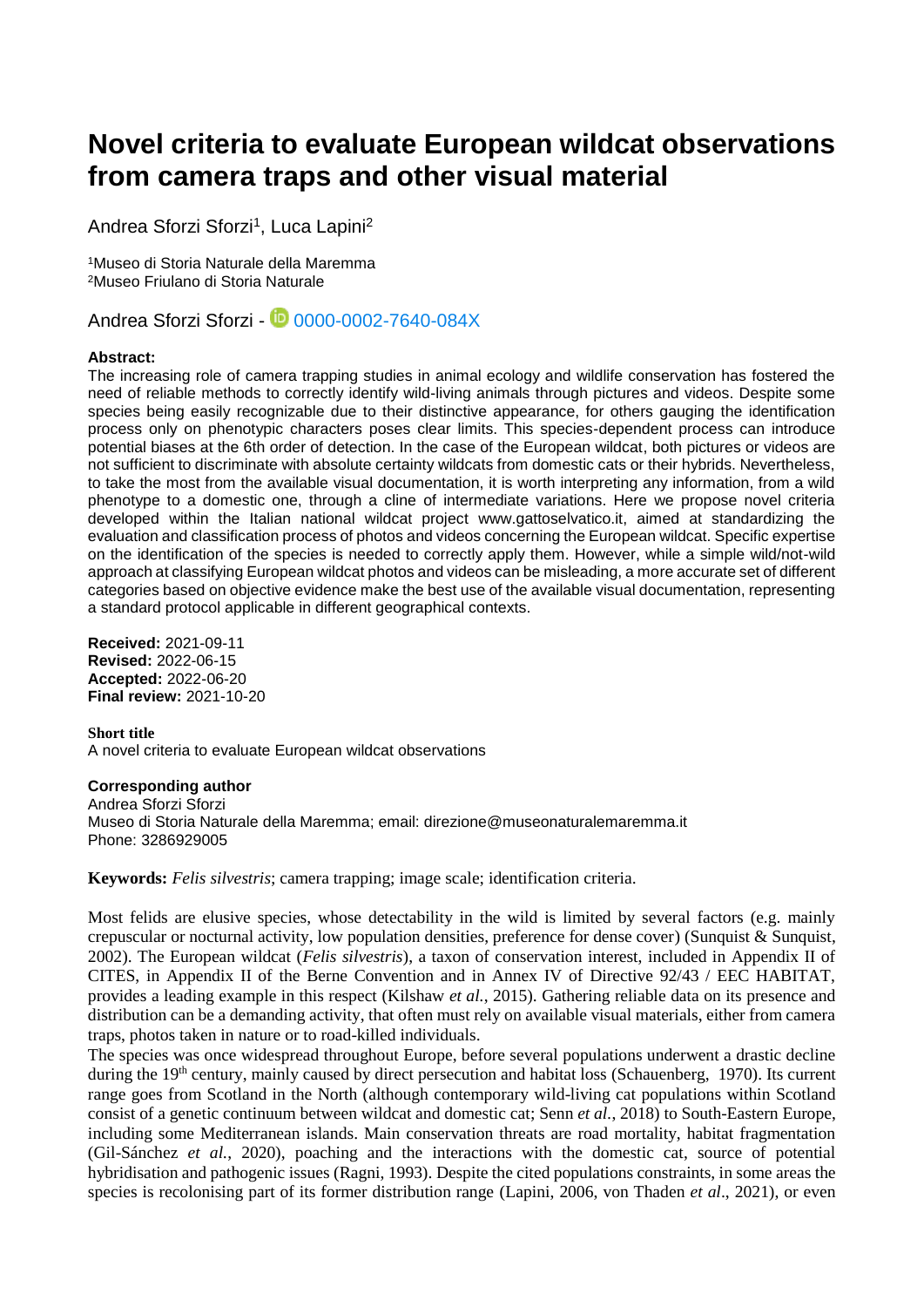novel areas. In Italy, for example, it successfully occupied portions not included in its historical range (Ragni *et al.*, 1994), e.g. central-Northern Apennines and Central-Eastern Alps and the process is still continuing (see www.gattoselvatico.it for an updated map), giving rise to genetically fragmented populations (Mattucci *et al.* 2013; Mattucci *et al.* 2019).

The core of the historical data available on the European wildcat in Italy comprises those scrupulously collected and verified by the leading national expert on the species, the late Prof. Bernardino Ragni, during his almost 40 years of scientific activity. Having an up-to-date picture of the distribution of the species to compare with historical data is essential to evaluate variations in range and to set up proper conservation measures at different geographical scales. Establishing protocols to collect large-scale data on a secretive species (along with low population densities in natural conditions) is undoubtedly a critical issue.

The development and deployment of camera traps have been revolutionary, providing flexible and increasingly powerful tools to be widely used in the field. In particular, modern digital camera traps came to prominence from the mid-2000s, soon becoming a standard tool (Wearn & Glover-Kapfer, 2017). Beside their professional use (Maronde *et al.,* 2020), camera-trapping "grey data" produced by a growing number of nonprofessional users represent a huge source of qualitative information, whose potential is still mainly untapped. Collecting citizen science and opportunistic camera-trap data is quite a recent, although promising field of investigation (Hsing *et al.*, 2018). The success of this tool and the increasingly affordable cost of devices brought also nonprofessional people to use them widely. Data from these different sources might be of some relevance for research and conservation purposes if correctly channeled, evaluated and classified. Otherwise, these data might be lost, in private archives and/or social networks and forums. The Italian Wildcat Project aims to create a country-wide verified dataset of the species in the framework of the National Biodiversity Network, openly viewable on a live map (Sforzi, 2021). It builds upon the large potential resulting from the integration of data from official monitoring surveys (carried out by professionals, public authorities and institutions) and occasional records collected by citizen scientists (roadkill casualties, occasional photos taken in the wild, photos and videos from camera traps).

Identification of observations to the species level is required to improve the quality of the data entries and the effectiveness of conservation programmes, especially in recently colonised areas and those where a decline of the local population due to isolation is predicted. Although some species are easily recognizable due to their distinctive appearance, for others the identification based only on phenotypic characters poses clear limits that need to be defined. In the case of the European wildcat the similarity of the coat color and pattern of the wild phenotype to those of some domestic (tabby) cats or their hybrids is a matter of concern, affecting the process of data verification (Ragni & Possenti, 1996). The similarity in appearance and possible hybridisation with domestic cats makes the sole use of both photos or videos, whatever their quality, not suf**fic**ient to determine with absolute certainty which species they are. Pictures taken from camera traps, depending on several factors such as their positioning in the field, local visibility conditions, distance from target individuals, position and movements of the individuals may introduce further variables, potentially limiting the species detectability, but also the effectiveness of the identification procedure. Therefore, it is of paramount importance to correct for the species- and study-specific variation in imperfect detections by camera traps. The processes that determine the probability of correctly identifying an animal species can be divided into six orders of detection, each bearing a potential source of bias (Hofmeester *et al.*, 2019). The identification of species and the identification of individuals can both be included in the 6<sup>th</sup> order, or image scale, for the probability that the animal is correctly identified.

Factors that influence detection at the microsite and camera scales are probably the most important in determining camera-traps detection of animals, even though for some species, as in the case of the European wildcat, the image scale can also play a major role as potential source of bias. As stated by Hofmeester *et al.* (2019), the type of study and specific research question will determine which factors should be corrected. In this respect the current paper aims at providing a solution to reduce the bias at the species level when dealing with *Felis silvestris*. The proposed criteria, although inspired by camera-trap data, are also applicable to any other visual material on the species.

Morphological variations exist in the coat-color and markings of the wildcat and domestic cats, and, like metric characteristics, these variations may be used for discriminating between phenotypes (Ragni & Possenti, 1996; Kitchener *et al.* 2005). As already pointed out, identifying European wildcats only from phenotypic characters poses some limits. Extension and disposition of black and grey stripes on the coat have a specific diagnostic value, showing a clear ontogeny and age-evolution. In the early stages of life the fur of kittens shows a marked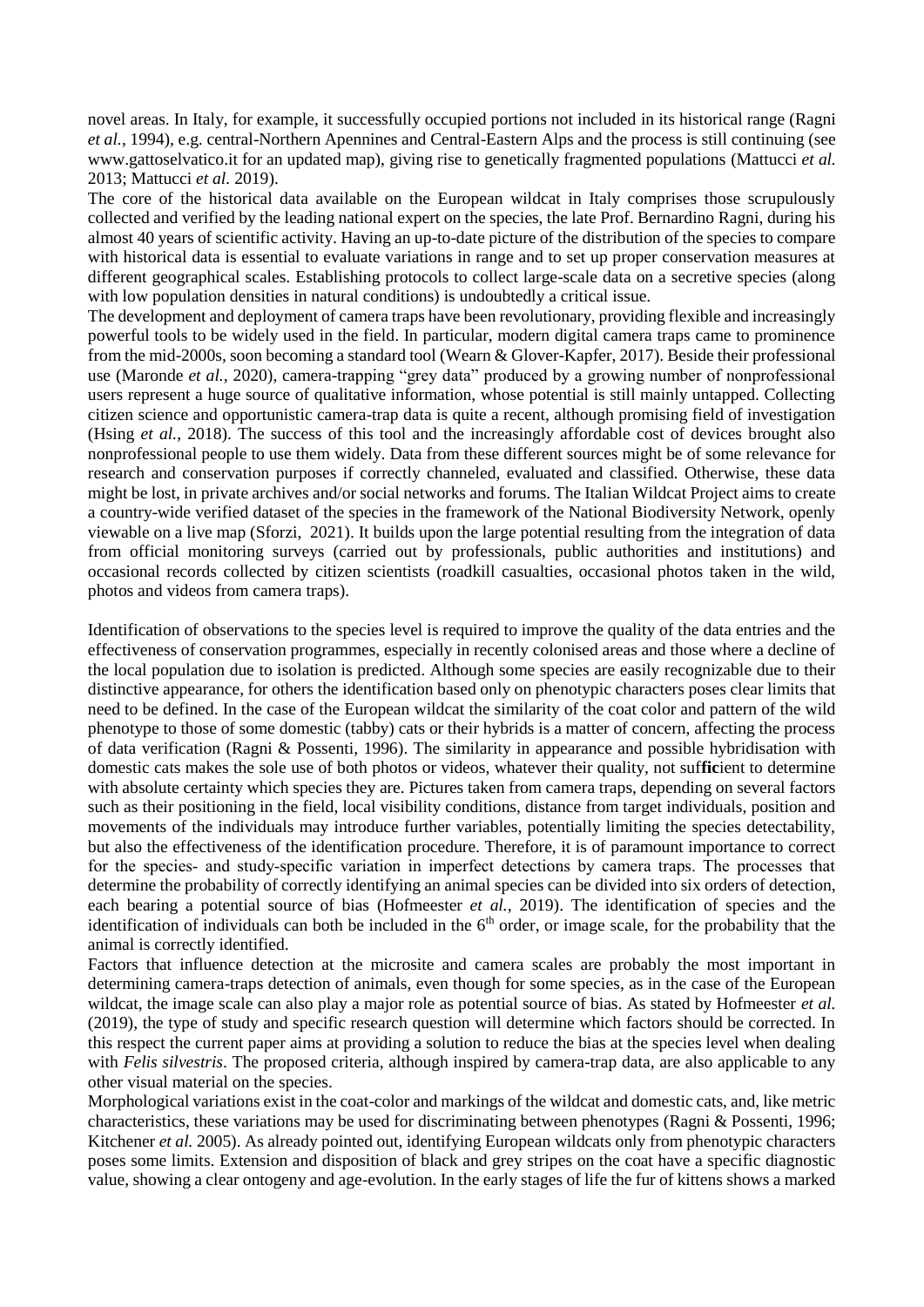spotted pattern that then evolves into the final one. Some markings (evanescent) tend to disappear almost completely, while others (permanent) characterize the coat-color pattern typical of the adult individuals.

The European wildcat and the domestic cat are inter-fertile, giving rise to fertile offspring. In nature there are usually ecological and behavioural barriers that limit hybridisation, but in many contexts, especially in anthropized areas close to populations of silvestris or in newly colonized areas, mating can occur between members of the two taxa, with consequent introgression of domestic genes into the wild gene pool (Mattucci *et al.* 2019; Randi *et al.* 2001). It follows that the reliability of identifications made only on pelage characteristics should be considered with caution.

Where a tissue sample is available, genetic analyses can provide a valid tool to discriminate among European wildcats and domestic cats or putative hybrids between the two (Mattucci *et al.* 2013; Mattucci *et al.* 2019). Since the collection of tissue samples (from the dead animals, e.g. roadkill casualties, or blood from captured individuals, hair from hair traps or samples from museum specimens) are a small portion of data collected, evidence from camera traps (and, to a lesser extent, photos of road killed animals or occasional photos) represent the majority of data sources available. Conversely, a simple wild/not-wild phenotype evaluation might be misleading, potentially leading to reject a true wildcat, but also (although less commonly) identify as wildcat and individual that is not (putative hybrid in particular).

The objectively complex identification of the species (Devillard *et al.* 2013) and the potential phenotypical and geographical overlap with domestic cats and hybrids prescribes the adoption of selective criteria to build up distribution maps based on reliable data. A system of categories can provide a suitable solution to classify the observations from photos or videos.

Many large carnivore monitoring programmes in Europe (Kaczensky *et al.* 2009; Molinari-Jobin *et al.*, 2012; Hatlauf *et al.*, 2016; Marucco *et al.*, 2020) use criteria originally developed in the framework of the SCALP (Status and Conservation of the Alpine Lynx Population) project to classify the quality of data collected in the field. Inspired by this approach, novel criteria have been developed within the national European wildcat project, and are here proposed as a standard method to classify observations from camera traps and visual materials from other sources.

Specifically, the proposed criteria define the following five categories (Tab.1). Only in the case of category C1 are tissue and/or hair samples needed for genetic analysis:

**C1** are the so-called hard-fact data, where the phenotypical identification is confirmed by genetic analyses. There is no need to define a genetic method and threshold, since the rationale here is that the most up-to-date genetic analyses should be used, where available. That might be the case of (i) hair traps and photos or videos of the individual that rubbed against them; (ii) road-killed individual that has been sampled, photographed, but not collected. In the case a road-killed wildcat was collected, the gut index (where measurable; Schauenberg, 1977) could also help completing the profile of individuals included in this category;

**C2** includes wild phenotype individuals identified through a pelage score, but not confirmed by other evidence. All the phenotypic characteristics of the species (markings) should be present and clearly visible. Photos and/or videos must be in good definition and taken under good light conditions. Distance from target individuals should be enough to allow the view of the entire body of the animal, but not too far, potentially resulting in a difficult interpretation of markings. Relative position and movements of the individuals should be also taken into account in the evaluation process. To maximize the effectiveness of the identification procedure, it should be carried out by trained experts;

**C3** pools individuals whose phenotype documented by photos is not totally visible or difficult to interpret, but include some "wild type" characters. This category includes both (i) photos and videos fitting all or most of the quality criteria listed above, but whose subjects do not entirely falls into the top pelage score; (ii) photos and videos where the subject is not totally visible, so that not all the diagnostic somatic regions are evaluable, but those visible are compatible with a wildcat phenotype. In case of a sequence of photos that allows the evaluation of different diagnostic somatic regions of the same individual (not easy to asses with certainty), C3 classifications can be upgraded to C2;

**C4** includes individuals whose phenotype shows some "wild" characters, but that are clearly not *silvestris*. Regardless the quality of the photos or videos, individuals listed in this category show some characters that might be interpreted as "wild", but also unequivocal evidence that some visible characters are clearly not wild. Putative hybrids (hybridization is not inferable, but only conceivable, from phenotypical traits) falls in this category;

**0** refers to cats with a clear domestic pelage. Regardless the quality of the photos or videos, individuals listed in this category show characters (color and markings) clearly not wild. Putative hybrids might also fall in this category, but there is no way to clearly identify them.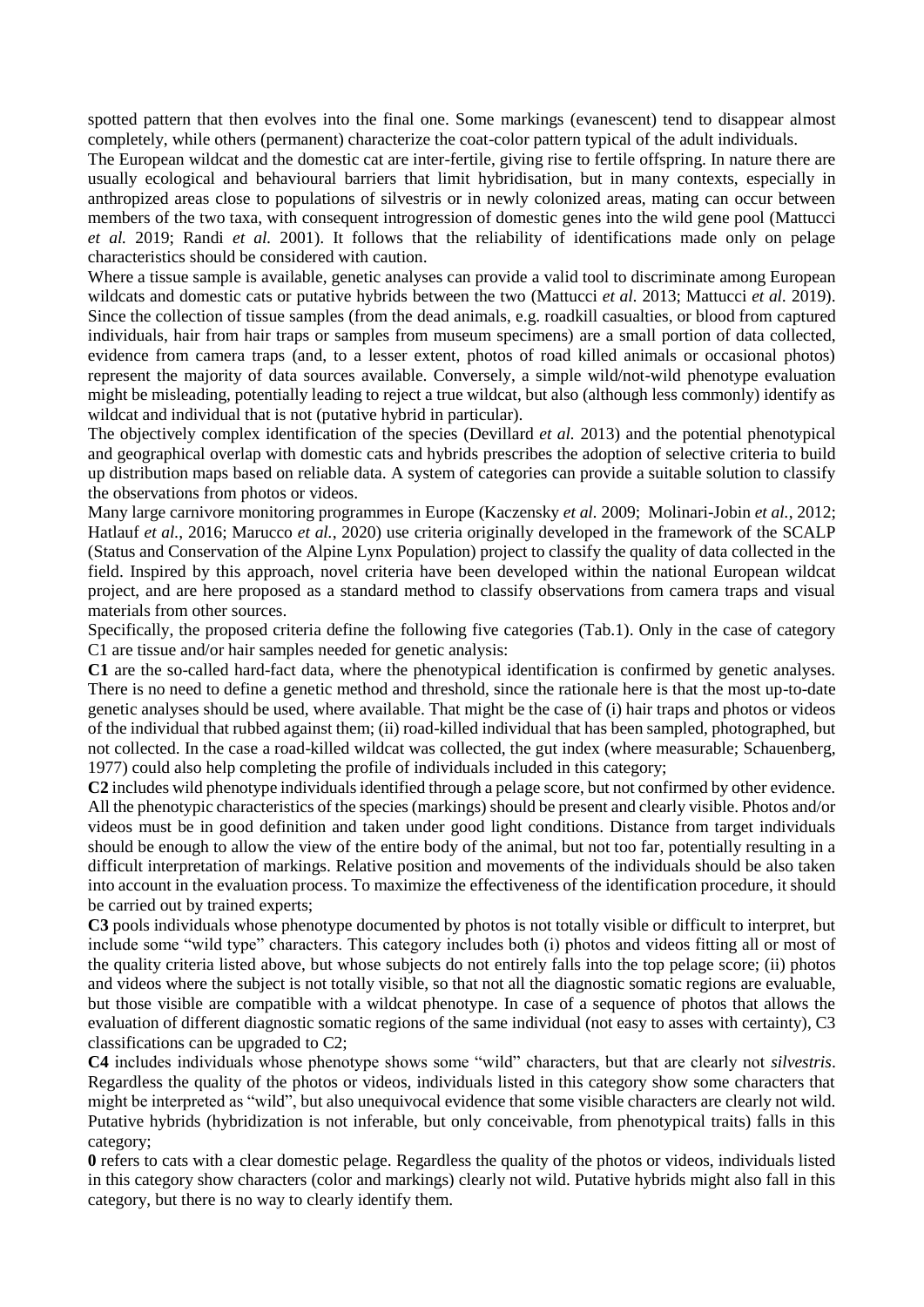| categories     | description                                                                                   |
|----------------|-----------------------------------------------------------------------------------------------|
| C <sub>1</sub> | wild phenotype, confirmed by genetic analyses (and, possibly, gut index)                      |
| C <sub>2</sub> | wild phenotype, not confirmed by other methods                                                |
| C <sub>3</sub> | phenotype not totally visible or difficult to interpret, but includes some wild<br>characters |
| C <sub>4</sub> | phenotype with some wild characters, but clearly not wild (putative hybrids)                  |
| $\theta$       | clearly domestic cats                                                                         |

Tab. 1. Proposed categories to classify potential European wildcat observations from visual material

The proposed criteria is about categorizing photos and videos of European wildcat to maximize their content and to allow differential mapping of observations that have different likelihoods to represent a wildcat. The paper aims hence at offering a contribution in a rather complex (and far to be clearly defined) topic. We are not suggesting implicitly that phenotypic data are less valuable than other kinds of data, including genetic and gut index. We are rather stating that when all or most of available identification tools are available and coherent, observations should be rated as C1. In all other cases where tissue or hair sample are not available and, hence, phenotypic characters are the only available, they must be used wisely to identify distinctive categories. In the absence of a dead (or captured, or injured) wildcat, where an in-depth morphological relief will be possible, the only possibility is to rely on photos or pictures taken under field conditions. That entails several possible biases whose effects can be partially reduced by proposing and applying categories based on objective features.

It should be noted that tissue or hair samples collected in the absence of good camera-trap photos or videos (e.g. no camera is set or the camera fails) do not fall within the field of application of this paper and should be classified according to the results of the genetic analyses eventually performed (Mattucci, 2021). In the unlikely case of the genetic identification as a wildcat of an individual that does not display a wildcat phenotype (as inferred from photos or videos) we suggest that the corresponding observation (or limited group of observations) should be treated as a case study and, as such, not be mapped until more in-depth analyses are available, instead of creating a specific category of ambiguous interpretation.

The proposed criteria can help tap into new sources of data, providing opportunities to verify and pool them in official datasets, hence improving local and EU reporting, thereby strengthening the evidence base for environmental policy.

Specific expertise on the identification of the species is needed to correctly apply the proposed criteria. On the other hand, while a common approach at classifying European wildcat phots and videos (essentially: wild/notwild) can be misleading, a more accurate set of different categories based on objective evidence have the advantage to allow differential mapping of observations according to the level of information they contain, paving the way for comparisons and future analyses.

Scientific societies, nature parks and reserves, other institutions and associations interested in the conservation of the species can play a relevant role in this context. This scheme aims to become a standard reference for the species, as part of a framework of solutions, tools and data sharing, for the sake of engaging people, associations and institutions in shared and live monitoring of the wildcat in Europe.

# **Acknowledgements**

We are grateful to both the referees and the AE for the suggestions and the contribution provided, who considerably helped us to improve the paper.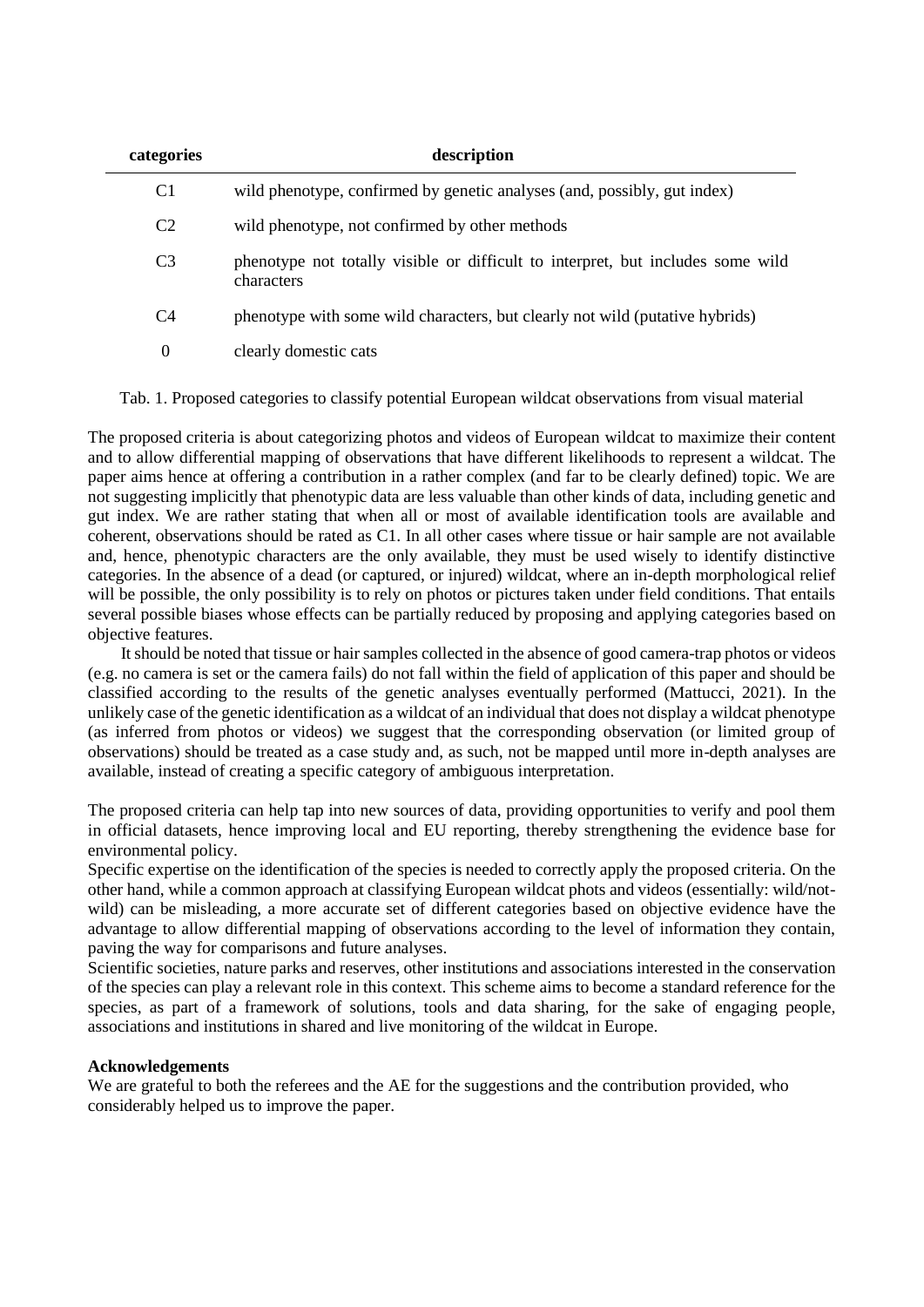### **References**

Devillard, S., Jombart, T., Léger, F., Pontier, D., Say, L. & Ruette, S., 2013. How reliable are morphological and anatomical characters to distinguish European wildcats, domestic cats and their hybrids in France? Journal of Zoological Systematics and Evolutionary Research 52(2): 154-162.

- Gil-Sánchez, J.M.; Barea-Azcón, J.M.; Jaramillo, J.; Herrera-Sánchez, F.J.; Jiménez, J.; Virgós, E., 2020. Fragmentation and low density as major conservation challenges for the southernmost populations of the European wildcat. PLoS ONE, 15, e0227708.
- Hatlauf J., Banea O. & Lapini L., 2016 Assessment of golden jackal species (*Canis aureus*, L. 1758) records in natural areas out of their known historic range. Technical Report: GOJAGE Criteria and Guidelines.– GOJAGE E-Bulletin 12.02.
- Hofmeester T.R., Cromsigt J.P.G.M., Odden J., Andrén H., Kindberg J. & J.D.C. Linnell, 2019. Framing pictures: A conceptual framework to identify and correct for biases in detection probability of camera traps enabling multi‐species comparison. Ecol. Evol. 9:2320–2336.
- Hsing P-Y., Bradley S., Kent V.T., Hill R.A., Smith G.C., Whittingham M.J., Cokill J., Crawley D., MammalWeb volunteers & Stephens P.A., 2018. Economical crowdsourcing for camera trap image classification. Remote Sensing in Ecology and Conservation 4: 1-14.
- Kaczensky, P., Kluth, G., Knauer, F., Rauer, G., Reinhardt, I., E Wotschikowsky, U., 2009. Monitoring of large carnivores in Germany. BfN-Skripten 251. doi: 10.1111/cobi.1268
- Kilshaw, K., Johnson, P. J., Kitchener, A. C., & MacDonald, D. W., 2015. Detecting the elusive Scottish wildcat *Felis silvestris silvestris* using camera trapping. Oryx, 49 (2), 207–215.
- Kitchener, A. C., Yamaguchi, N., Ward, J. M. & Macdonald, D. W., 2005. A diagnosis for the Scottish wildcat (*Felis silvestris*): a tool for conservation action for a critically-endangered felid. Animal Conservation 8(3): 223-237.
- Lapini L., 2006. Attuale distribuzione del gatto selvatico *Felis silvestris silvestris* Schreber, 1775 nell'Italia nord-orientale (Mammalia: Felidae). Boll. Mus. civ. St. nat. Venezia, 57: 221-234.
- Maronde, L., McClintock, B. T., Breitenmoser, U. & Zimmermann, F., 2020. Spatial capture–recapture with multiple noninvasive marks: An application to camera-trapping data of the European wildcat (*Felis silvestris*) using R package multimark. Ecology and Evolution 10(24): 13968-13979.
- Marucco, F., La Morgia V., , Aragno P., Salvatori V., Caniglia R., Fabbri E., Mucci N. & P. Genovesi, 2020. Linee guida e protocolli per il monitoraggio nazionale del lupo in Italia. ISPRA, 101 pp.
- Mattucci F., Galaverni M., Lyons L.A., Alves P.C. & Randi E., Velli E., Pagani L. & R. Caniglia, 2019. Genomic approaches to identify hybrids and estimate admixture times in European wildcat populations. Sci. Rep. 9, 11612. doi: 10.1038/s41598-019-48002-w
- Mattucci F., Oliveira R., Bizzarri L., Vercillo F., Anile S., Ragni B., Lapini L., Sforzi A., Alves P. C., Lyons L.A. E Randi E., 2013. Genetic structure of wildcat (*Felis silvestris*) populations in Italy. Ecol. Evol., 3(8): 2443-2458.
- Mattucci F., 2021. Conservation genetics of the European wildcat (*Felis silvestris silvestris*). In: Proceedings of the Conference "Fauna 2020: the European wildcat in Italy" Spoleto, 2020. Atti del Museo di Storia Naturale della Maremma, 25: 27-33.
- Molinari-Jobin, A., Kery, M., Marboutin, E., Molinari, P.,Koren, I., Fuxjäger, C., Breitenmoser-Würsten, C., Wölfl,S., Fasel, M., Kos, I., Wölfl, M. & Breitenmoser, U., 2012. Monitoring in the presence of species misidentification: the case of the Eurasian lynx in the Alps. Anim. Conserv.15,266–273
- Ragni B., & Possenti M., 1996. Variability of coat colour and markings system in *Felis silvestris*. It. J. Zool.: 285-292.
- Ragni B., 1993. Status and conservation of the wildcat in Italy. Counc. Eur. Environ. Encount. Ser. 16, 40–41
- Ragni B., Possenti M., Sforzi A., Zavalloni D. & Ciani F., 1994. The wildcat in central-northern Italian peninsula: a biogeographical dilemma. Biogeographia, 17:553-566
- Randi E, Pierpaoli M, Beaumont M, Ragni B & Sforzi A., 2001. Genetic identification of wild and domestic cats (*Felis silvestris*) and their hybrids using Bayesian clustering methods. Mol. Biol. Evol*.* 18, 1679– 93.
- Schauenberg, P., 1970. Le chat forestier d'Europe *Felis s. silvestris* Schreber 1777 en Suisse. Revue suisse Zool., 77 : 1 27-160.
- Schauenberg P. 1977. La stature du Chat forestier Felis silvestris Schreber, et la variabilitè morphologique de l'espèce. Rev. Suisse Zool. 84: 323-337.
- Senn H. V., Ghazalli M., Kaden J., Barclay D., Harrower B., Campbell R. D., Macdonald D. W. & Kitchener A. C. 2018. Distinguishing the victim from the threat: SNP-based methods reveal the extent of